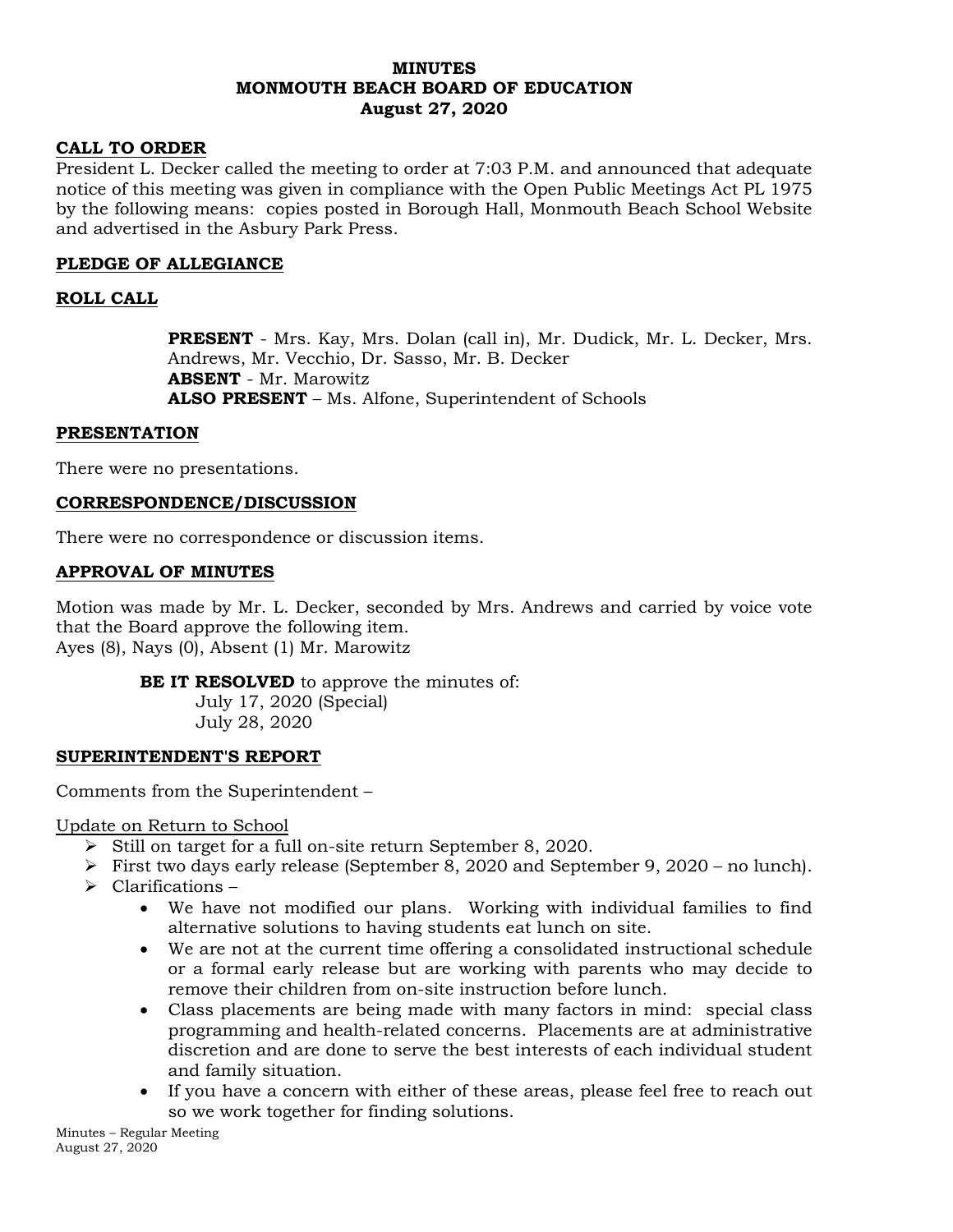# **SUPERINTENDENT'S REPORT (continued)**

# Update on Return to School (continued)

- > Lunches:
	- We have been able to spread out our indoor lunch as much as possible using some of our other larger spaces such s tech room and music room. Also trying to keep some groups in own classroom when possible. We have limited coverage, so we are using all people we have to supervise lunch and spread students out as far as possible. Encouraging groups to eat outdoors in warmer months, but have to plan for cold or inclement weather.
- Created an articulated cleaning and sanitizing schedule for restrooms and classrooms when changing is absolutely necessary.
	- Limiting the mixing of cohorts.
	- Limiting changing of rooms.
	- Believe we have minimized it to the maximum extent possible.
- $\triangleright$  Board of Education has approved a second daily nurse for as long as we are in a public health emergency.
- $\triangleright$  Will be sending home in the next parent update (this weekend) dates/times for a virtual parent/student orientation for those that will be fully virtual and a date and time for a new student orientation. Both to be held late next week.
- $\triangleright$  Custodial staff, Robert, Joe and Rosadelia and secretarial staff, Mrs. Ficera and Mrs. Costello are working extremely hard in getting the building ready and managing the behind the scenes work. Teachers have also been working to get classrooms set up for the start of the year. So publicly thank everyone for their hard work.
- $\triangleright$  Staff will be back in the building starting next week (September 2, 3 and 4).
	- Health and Safety Training
	- Benchmark Assessment Training
	- Advanced Smartboard Training
	- Blended Learning professional Development
	- Google Classroom set up
	- Swivl Training
	- Planning/Collaboration time to discuss learning loss from last year's virtual experience.
- Updated Daily Health Check Form on the website.
- Updated COVID testing information from BOH on the website.
- $\triangleright$  Thank you to the PTO for providing lunch to our staff for the first day; Mrs. Azzolini for facilitating an individual order process so we kept within the health and safety parameters.
- Thank you to Caroline Quatrocchi and the PTO for purchasing T-shirts and Gaiters for all staff and students.
- $\triangleright$  Finally, thank you to the Board of Education for supporting the reopening plan and for being fully immersed in the process from the start.

# Class Placements

- Student schedules will be available in *Realtime* on Friday, August 28, 2020 at 3:00 P.M.
- Parents will be prompted to complete all necessary return to school forms in *Realtime* before accessing students' schedules.
- $\triangleright$  Issues with logging in can be directed to Mr. Zweemer.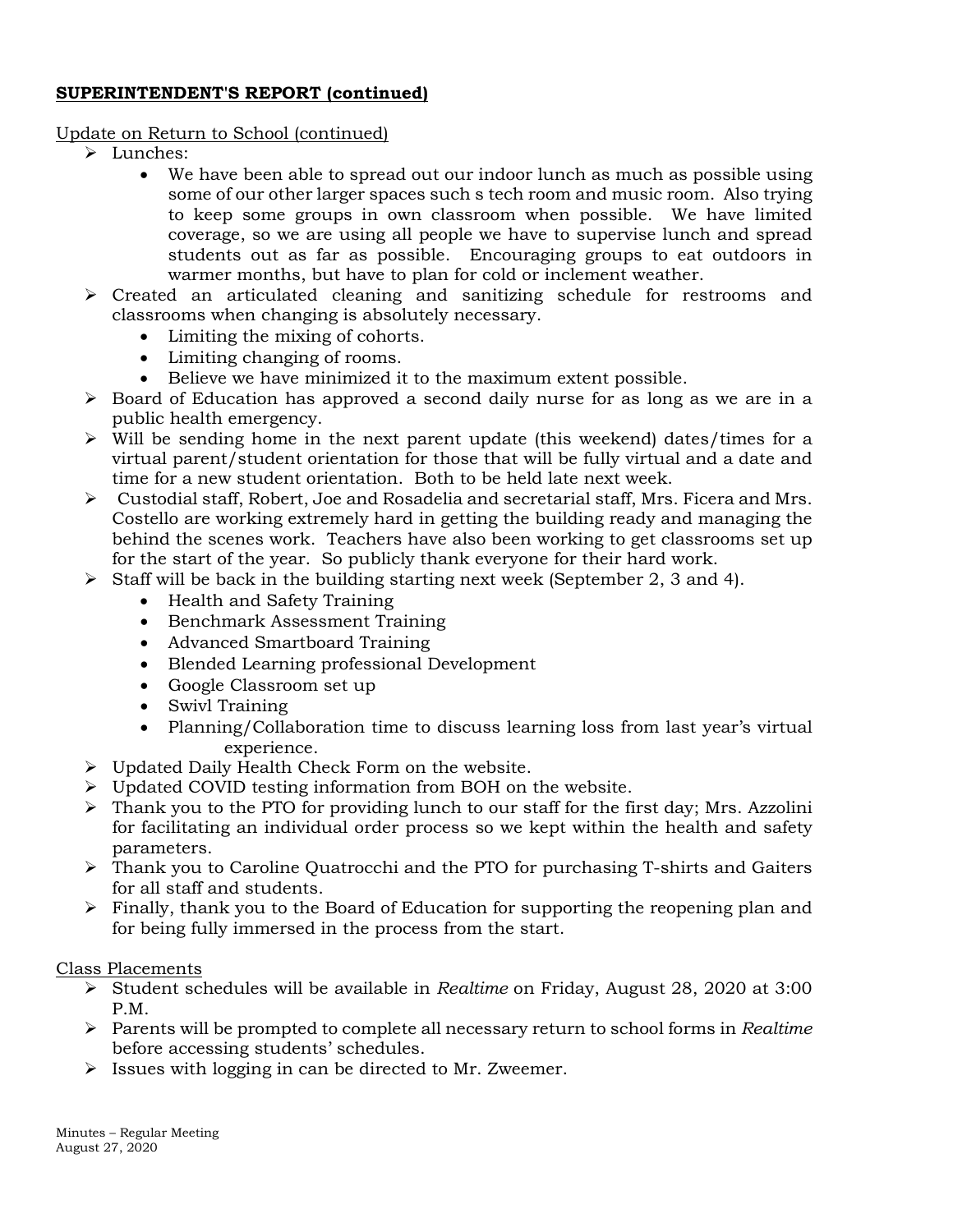## **SUPERINTENDENT'S REPORT (continued)**

### Chromebooks

- $\triangleright$  We have all of our new Chromebooks on site. Sixth eighth grade students will be getting brand new 14 inch screens which they will be carrying back and forth to school each day.
- $\triangleright$  Students will temporarily have sleeves for protecting the device; folios are on back order.
- $\triangleright$  If we are required to go virtual or classes are virtual at any point, we will deploy Chromebooks to be sent home. All students are assigned a particular Chromebook for use at home if needed.
- Friday, September 4, 2020 from 9:00 A.M. 10:00 A.M. is when all virtual option students can pick up their Chromebooks.

Sustainable Jersey Recognition

 Our Green Team worked hard over the last year in helping our school and community move to a more eco-friendly existence. They have recently reaped the rewards of their efforts by being awarded Bronze Certification. We will formally recognize this team's work at our September Board meeting, but wanted to offer a congratulations to the group and let the community know about their success and the opportunity to formally recognize them next month.

Motion was made by Mr. L. Decker, seconded by Mrs. Andrews and carried by voice vote that the Board approve the following item. Ayes (8), Nays (0), Absent (1) Mr. Marowitz

- A. Fire Drills N/A Security Drill – N/A
- B. Upon the recommendation of the Superintendent, **BE IT RESOLVED** to approve the following resolution

# **RESOLUTION FOR REOPENING OF SCHOOLS**

**WHEREAS,** the plan to reopen schools for the 2020-2021 school year includes, to the extent possible and within the confines as dictated by the District's buildings and facilities, the health, safety, and "Leadership and Planning" measures identified as "Anticipated Minimum Standards" (minimum standards) in the Department of Education's *[The Road Back, Restart and](https://www.nj.gov/education/reopening/NJDOETheRoadBack.pdf)  [Recovery Plan for Education](https://www.nj.gov/education/reopening/NJDOETheRoadBack.pdf)*; and

**WHEREAS,** the District's plan, to the extent possible will implement those minimum standards as outlined in the District's reopening plan; and

**WHEREAS,** the District's plan, to the extent possible, will adhere to the directives of the Governor and the Department of Education of the State of New Jersey regarding the reopening of schools for 2020-2021; and

**NOW, BE IT RESOLVED,** that the Board has considered the above and, upon the recommendation of the Superintendent, approves the submission of the District's plan for reopening schools for the 2020-2021 school year to the Department of Education.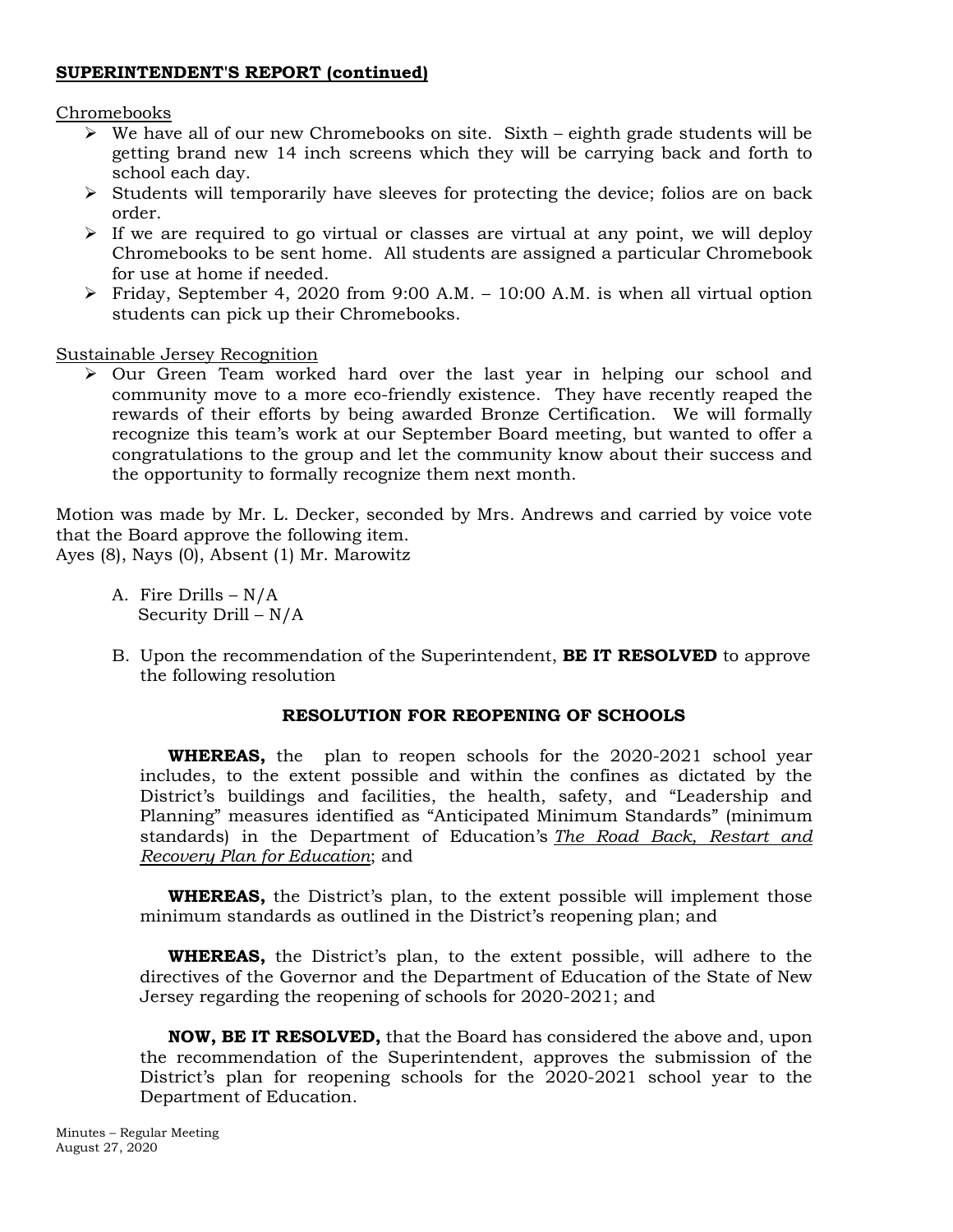# **PTO PRESENTATION – Melanie Andrews**

Mrs. Andrews stated that as an act of gratitude, the PTO will be giving each student a Tshirt and a gaiter for the first day of school.

# **PUBLIC DISCUSSION - None**

In compliance with Open Public Meetings Act PL 1975, Chapter 10:4-12 subsection b, - A public body may exclude the public only from that portion of a meeting at which the public body discusses any matter involving the employment, appointment, termination of employment, terms and conditions of employment evaluation of the performance of promotion or discipline of any specific prospective public officer or employees or current public offer or employee employed or appointed by the public body, unless all the individual employees or appointees whose rights could be adversely affected request in writing that such matter or matters be discussed at a public meeting. As per Board Bylaws, 0167, public participation in Board Meetings, such remarks are to be limited to five minutes duration. The Board of Education, though affording the opportunity for members of the public to comment will not engage and/or make remarks concerning matters of student confidentiality and/or matters of personnel wherein employees of the District have not been given notice of the Board's intent to discuss their terms and conditions of employment. Members of the public are reminded that though they are afforded the opportunity to address the Board, they are not given license to violate the laws of slander. Comments made by members of the public that are not in keeping with the orderly conduct of a public meeting will be asked to yield the floor and if they fail to do so may be subject to charges under New Jersey statues associated with disruption of a public meeting.

# **FINANCE**

Chair: Ken Marowitz Joseph Vecchio, Karen Dolan, Vincent Sasso

Motion was made by Mr. Vecchio, seconded by Mrs. Andrews and carried by roll call vote that the Board approve the following item (A). Ayes (8), Nays (0), Absent (1) Mr. Marowitz

- A. **BE IT RESOLVED** to approve the following financial report
	- August 2020 Bill List in the amount of \$125,545.11.
		- Payroll Gross total for July 2020 in the amount of \$57,960.53.
	- Report of Board Secretary June Draft Report

| Fund 10 - | \$1,556,422.70 |
|-----------|----------------|
| Fund 20 - | \$0.00         |
| Fund 40 - | \$10,672       |

- Monthly transfer report for June 2020.
- Pursuant to NJAC 6:120-2.13(d), I certify as of June 30 no budgetary line item account has been over expended in violation of NJAC 6:20-22.13 (ad). I hereby certify that all of the above information is correct.
- Board Certification: Pursuant to NJAC 6:20-2.3 (e), we certify that as of June 2020, after review of the Secretary's Monthly Report and upon consultation with the appropriate district officials, that to the best of our knowledge, no major account or fund has been over expended in violation of NJAC 6A:23A-22.13(b) and that sufficient funds are available to meet the district's financial obligations for the remainder of the fiscal year.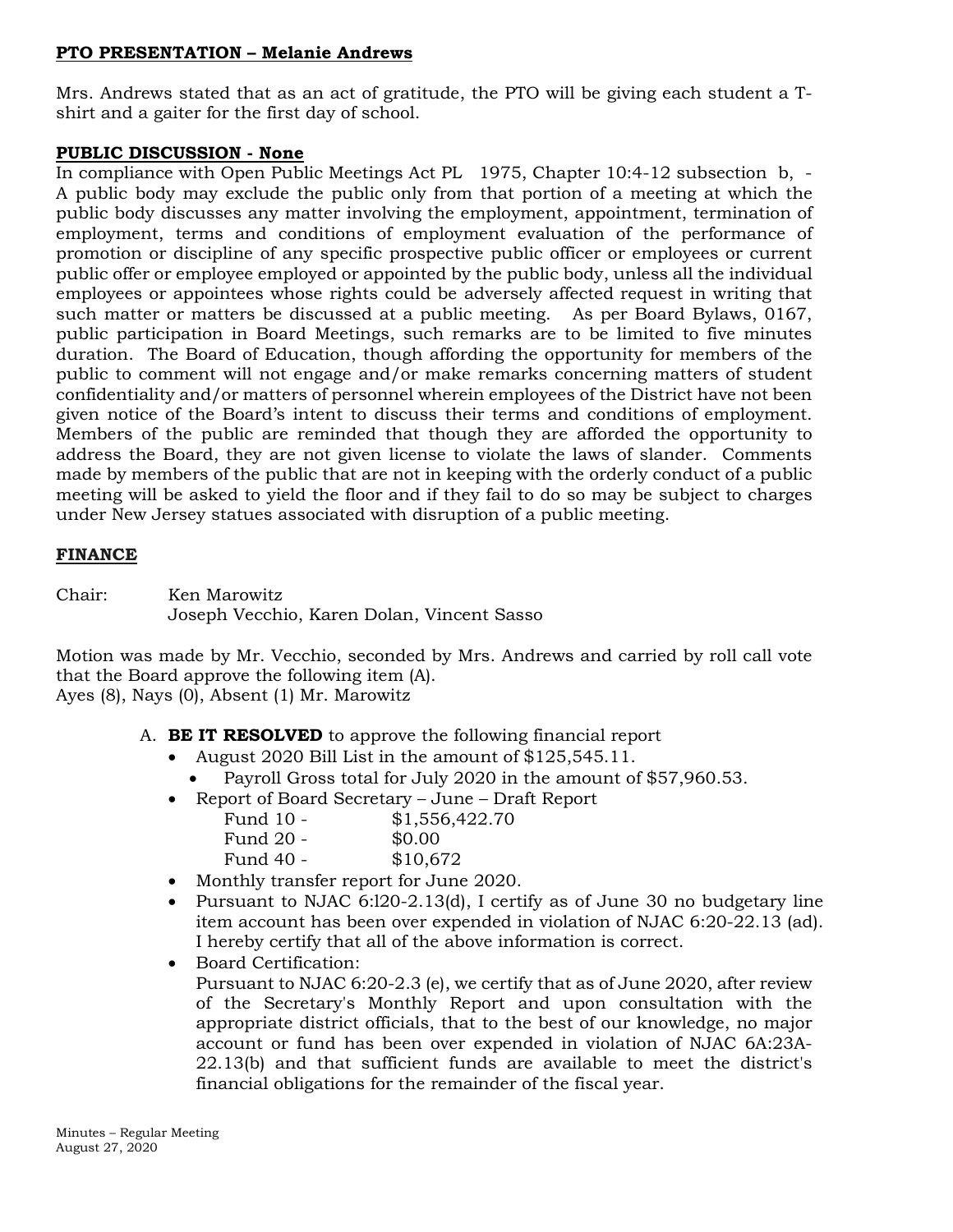# **FINANCE (continued)**

Motion was made by Mr. Vecchio, seconded by Mrs. Andrews and carried by roll call vote that the Board approve the following item (B). Ayes (8), Nays (0), Absent (1) Mr. Marowitz

> B. **BE IT RESOLVED** to approve the Shared Services Agreement for a Regional Director of Curriculum and Instructions between MBBOE and Shore Regional Board from September 1, 2020 – June 30, 2021 at a cost of \$15,500.00.

Motion was made by Mr. Vecchio, seconded by Mrs. Andrews and carried by roll call vote that the Board approve the following item (C). Ayes (8), Nays (0), Absent (1) Mr. Marowitz

C. **BE IT RESOLVED** to retroactively approve summer speech evaluation and report for Student # 1417 to Kristen Hicks, MS, CCC-SLP, in the amount of \$405.00.

Motion was made by Mr. Vecchio, seconded by Mrs. Andrews and carried by roll call vote that the Board approve the following item (D). Ayes (8), Nays (0), Absent (1) Mr. Marowitz

> D. **BE IT RESOLVED** to approve the following regular tuition contracts with Monmouth Beach School in the amount of \$6,500.00 per student for the 2020-2021 school year: AS, BS (10% Sibling Discount) and, SD.

Motion was made by Mr. Vecchio, seconded by Mrs. Andrews and carried by roll call vote that the Board approve the following item (E). Ayes (8), Nays (0), Absent (1) Mr. Marowitz

> E. **BE IT RESOLVED** to approve the following pre-school tuition contracts with Monmouth Beach School in the amount of \$6,500.00 per student for the 2020-2021 school year: VA, LD, SF, AG, JK, TM.

Motion was made by Mr. Vecchio, seconded by Mrs. Andrews and carried by roll call vote that the Board approve the following item (F). Ayes (8), Nays (0), Absent (1) Mr. Marowitz

> F. **BE IT RESOLVED** to approve the contract with ABC Pediatric Therapy from September 1, 2020 – June 30, 2021 for a minimum of one hour per week at a rate of \$85.00.

Motion was made by Mr. Vecchio, seconded by Mrs. Andrews and carried by roll call vote that the Board approve the following item (G).

- Ayes (7), Nays (0), Abstain (1) Mr. L. Decker, Absent (1) Mr. Marowitz
	- G. **BE IT RESOLVED** to approve a second nurse on a per diem basis at a substitute nurse's rate of \$150.00 per day for the 2020-2021 school year.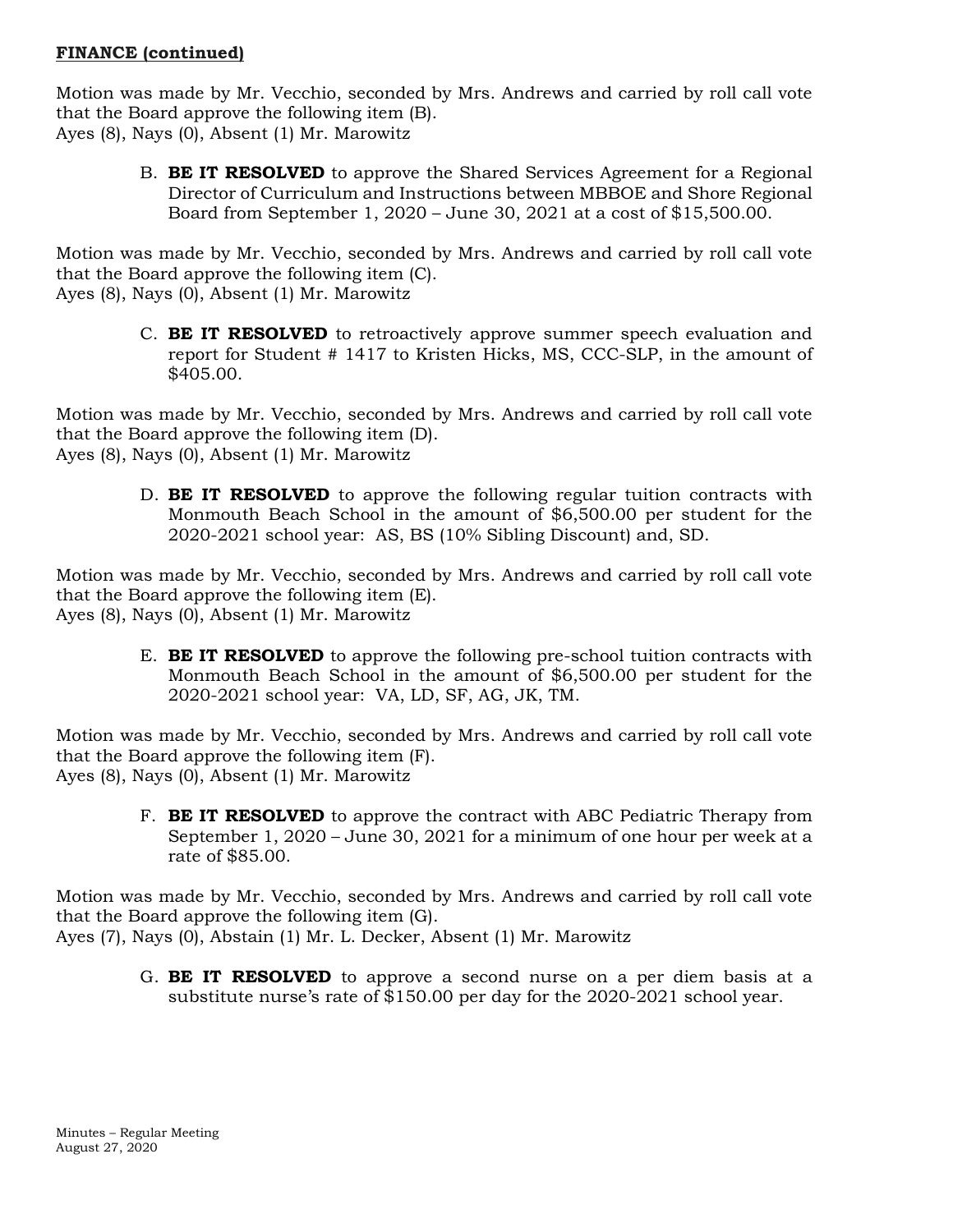# **FINANCE (continued)**

Motion was made by Mr. Vecchio, seconded by Mrs. Andrews and carried by roll call vote that the Board approve the following item (H). Ayes (8), Nays (0), Absent (1) Mr. Marowitz

> H. **BE IT RESOLVED** to approve the contract with Smartboard Training for a single 6 hour professional development session on training for newest Smartboard technology on September 4 at a cost of \$1,890.00.

Motion was made by Mr. Vecchio, seconded by Mrs. Andrews and carried by roll call vote that the Board approve the following item (I). Ayes (8), Nays (0), Absent (1) Mr. Marowitz

I. **BE IT RESOLVED** to approve the subscription for SimpleK12 for personalized professional development relevant to the Google environment, virtual instruction, and blended learning funded through Title II at a cost of \$5,460.00.

### **PERSONNEL**

Chair: Barbara Kay Boyd Decker, Chris Dudick, Melanie Andrews

Motion was made by Mrs. Kay, seconded by Mrs. Andrews and carried by roll call vote that the Board approve the following item (A).

Ayes (8), Nays (0), Absent (1) Mr. Marowitz

A. **BE IT RESOLVED** to approve the hiring of Karina Gervolino as an Elementary School Teacher for the 2020-2021 school year, at Step 3 + MA (\$59,100.00) of the Contracted MBTA Salary Guide.

Motion was made by Mrs. Kay, seconded by Mrs. Andrews and carried by roll call vote that the Board approve the following item (B). Ayes (8), Nays (0), Absent (1) Mr. Marowitz

> B. **BE IT RESOLVED** to approve the hiring of Michele La Valle as a Preschool Teacher for the 2020-2021 school year, at Step 1 BA + 30 (\$57,550.00) of the Contracted MBTA Salary Guide. Emergent Hire previously approved by the County Superintendent.

Motion was made by Mrs. Kay, seconded by Mrs. Andrews and carried by voice vote that the Board approve the following item (C).

Ayes (8), Nays (0), Absent (1) Mr. Marowitz

C. **BE IT RESOLVED** to approve Maria DiSpigna as a long term leave replacement teacher from September 1, 2020 through November 30, 2020 at the approved MBBOE Long Term Sub Rate.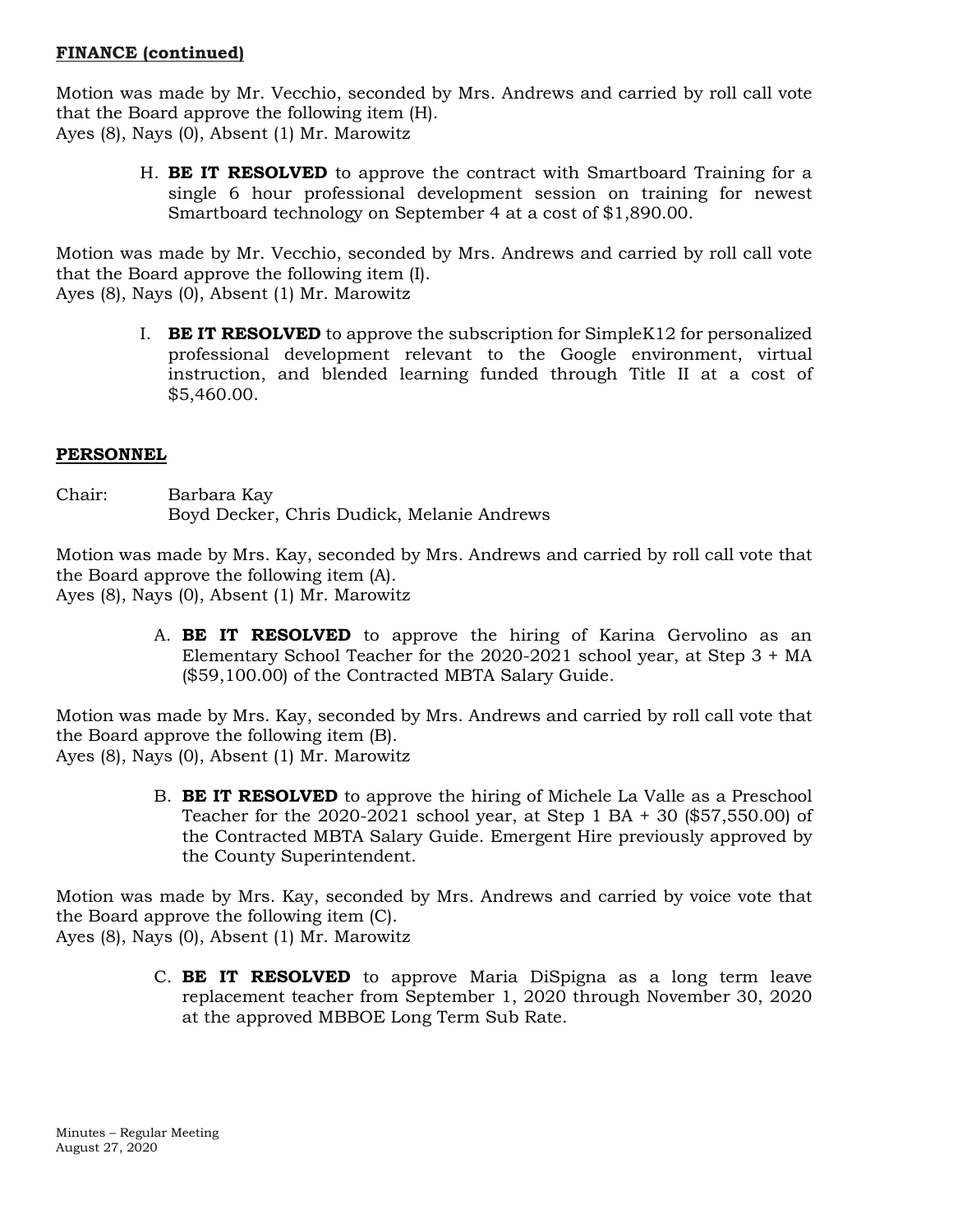# **PERSONNEL (continued)**

Motion was made by Mrs. Kay, seconded by Mrs. Andrews and carried by voice vote that the Board approve the following item (D). Ayes (8), Nays (0), Absent (1) Mr. Marowitz

> D. **BE IT RESOLVED** to approve Ali Garbolino as a long term leave replacement teacher from September 1, 2020 through November 30, 2020 at the approved MBBOE Long Term Sub Rate.

Motion was made by Mrs. Kay, seconded by Mrs. Andrews and carried by roll call vote that the Board approve the following item (E). Ayes (8), Nays (0), Absent (1) Mr. Marowitz

> E. **BE IT RESOLVED** to approve the following hourly rates of pay for the Instructional Aides for the 2020-2021 school year:

| Diane Bettinger   | \$20.50 per hour  |
|-------------------|-------------------|
| Michele Leite     | \$18.50 per hour  |
| Olivia Dunzelman  | $$16.50$ per hour |
| Dawn Van Brunt    | $$16.50$ per hour |
| Julie Kiamie      | \$16.50 per hour  |
| Mary Alyce Turner | $$18.50$ per hour |

Motion was made by Mrs. Kay, seconded by Mrs. Andrews and carried by roll call vote that the Board approve the following item (F). Ayes (8), Nays (0), Absent (1) Mr. Marowitz

> F. **BE IT RESOLVED** to approve the following extracurricular teacher assignments for the 2020-2021 school years. Stipenda amounts are per MBTA contracted Extracurricular Guide and will only be paid out upon completion of stipend tasks:

| 8th Grade Advisors – Alison McMahon & | Student Council Advisor – Doreen          |  |  |
|---------------------------------------|-------------------------------------------|--|--|
| Erin Deininger                        | Silakowski                                |  |  |
| NJ Honor Society Advisor - Denise     | Play Advisor - Emily Rossi                |  |  |
| Sullivan                              |                                           |  |  |
| Band/Chorus Advisor - Emily Rossi     | Yearbook Advisors - Kory Poznak & Jaclyn  |  |  |
|                                       | Murray                                    |  |  |
| Girls' Cross Country Coach - Dorothy  | <b>Boys Cross Country Coach - Michael</b> |  |  |
| Mahoney                               | Kammerer                                  |  |  |
| ScIP - Dina LoPiccolo, Kory Poznak,   | IR&S Panel - Amanda Owens, Nicole         |  |  |
| Alexandria Maxcy, Nicole DePalma,     | DePalma, Denise Sullivan, Christine       |  |  |
| Meghan Vaccarelli                     | Priest, Lori Gallo                        |  |  |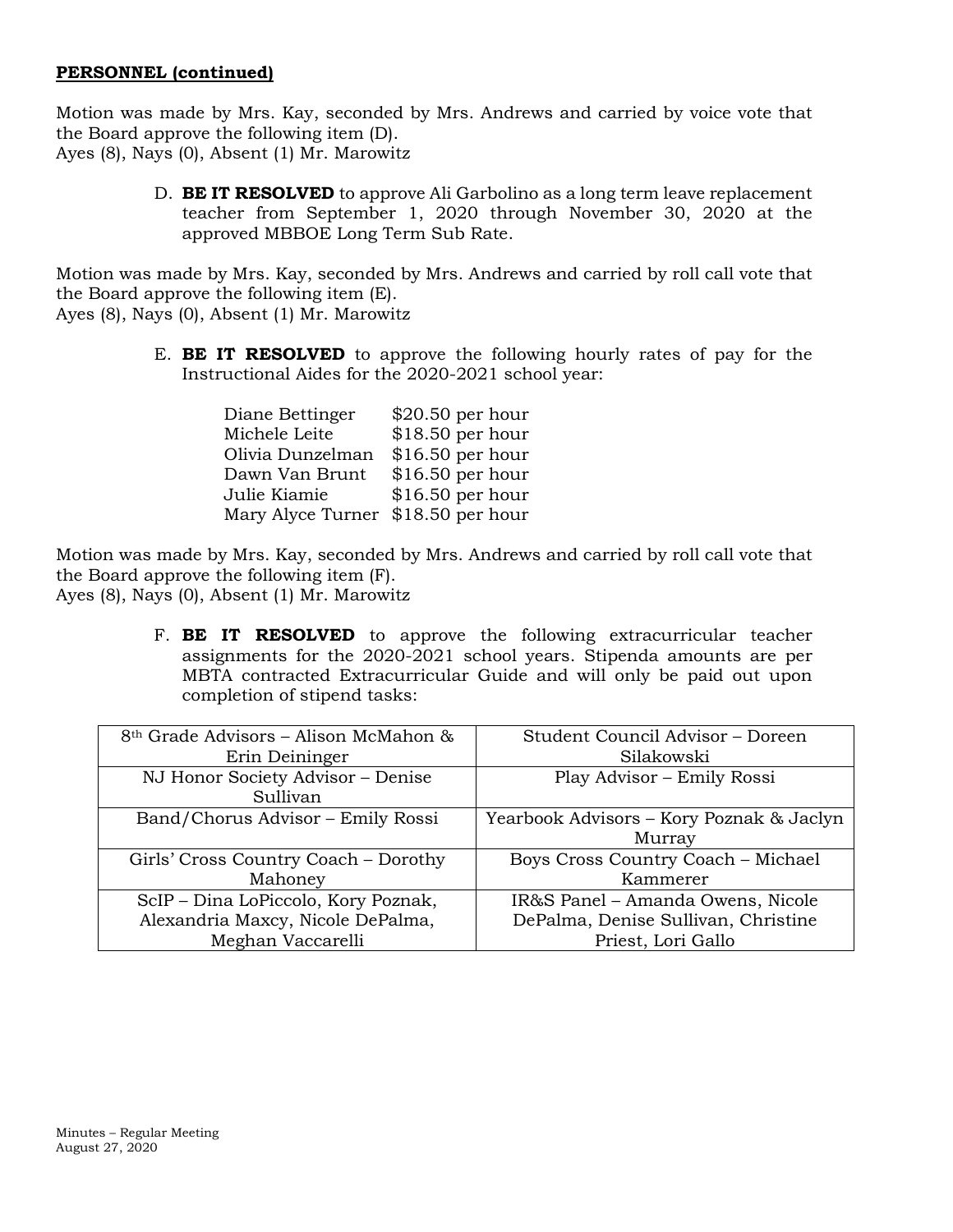# **PERSONNEL (continued)**

Motion was made by Mrs. Kay, seconded by Mrs. Andrews and carried by voice vote that the Board approve the following item (G).

Ayes (7), Nays (0), Abstain (1) Mr. L. Decker, Absent (1) Mr. Marowitz

G. **BE IT RESOLVED** to approve the following substitutes for the 2020-2021 School Year.

Diane Bettinger, Sheree Carnevale, Carole Costell, Carol Kus, Lauren Decker, Kathy Denker, Deborah Doppelt, Olivia Dunzelman, Madeline Ebinger, Charles Eibeler, John Goode, Nicole Husar, Julie Kiamie, Michele Leite, Nicole Madalone, Susan McDonald, Alberto Morello, Ally Thomas, Jill Trimble, Mary Alyce Turner, Jacqueline Van Wagner, Laura West

Motion was made by Mrs. Kay, seconded by Mrs. Andrews and carried by voice vote that the Board approve the following item (H). Ayes (8), Nays (0), Absent (1) Mr. Marowitz

> H. **BE IT RESOLVED** to approve Denise Sullivan as a Teacher of Spanish at 0.30 and Guidance Counselor at 0.70 for the 2020-2021 school year.

## **CURRICULUM AND INSTRUCTION**

Chair: Chris Dudick Melanie Andrews, Chris Dudick, Boyd Decker

Motion was made by Mr. Dudick, seconded by Mrs. Andrews and carried by voice vote that the Board approve the following item (A). Ayes (8), Nays (0), Absent (1) Mr. Marowitz

- A. **BE IT RESOLVED** to approve, upon the recommendation of the Superintendent, the following curricula for the 2020-2021 school year:
	- Algebra I Grade 8
	- Mathematics Grades 6, 7, 8
	- Pre-Algebra-Grade 7
	- Spanish Grades 6, 7, 8

Motion was made by Mr. Dudick, seconded by Mrs. Andrews and carried by roll call vote that the Board approve the following item (B). Ayes (8), Nays (0), Absent (1) Mr. Marowitz

B. **BE IT RESOLVED** to approve Rianne Bowlby and Danielle Ciaglia to attend Wilson Fundations Level 3 (Grade 3) on August 27, 2020 at a cost of \$350.00 each.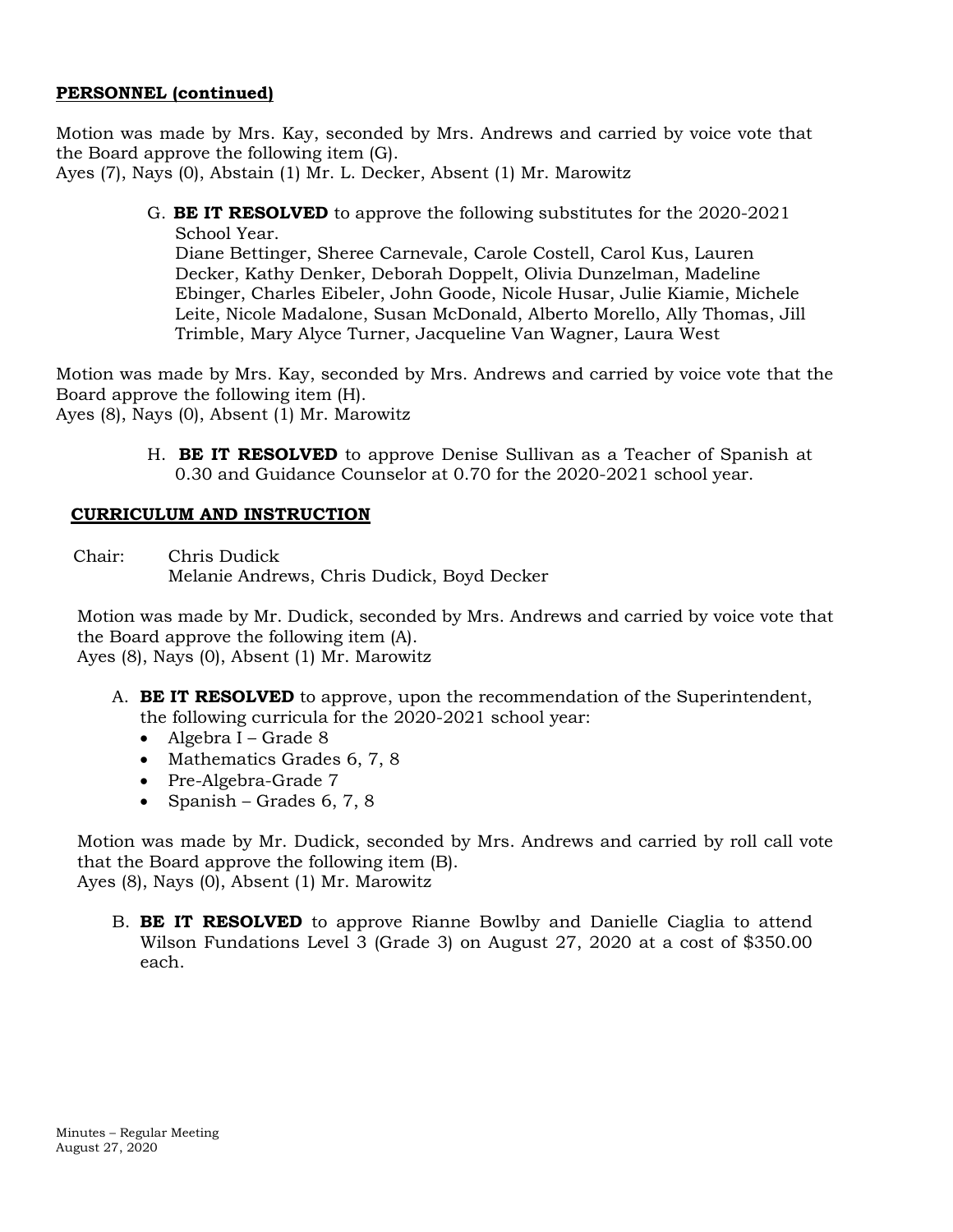## **CURRICULUM AND INSTRUCTION (continued)**

Motion was made by Mr. Dudick, seconded by Mrs. Andrews and carried by voice vote that the Board approve the following item (C). Ayes (8), Nays (0), Absent (1) Mr. Marowitz

C. **BE IT RESOLVED** to approve the following student placement from Monmouth University for the fall semester:

| <b>Name</b> | Hrs. | Course         | Gra     | Subject                    | Schoo      | Teacher    | Grade |
|-------------|------|----------------|---------|----------------------------|------------|------------|-------|
|             |      |                | de      |                            |            |            |       |
| Collins,    | 40   | ED-362         | $K-6$   | K-6 classroom where        | <b>MBS</b> | Jason      | 5     |
| Carolyn     |      |                |         | Social Studies is          |            | Vastano    |       |
|             |      |                |         | taught                     |            |            |       |
| Dalm,       | 70   | EDS-           | $K-6$   | Inclusion or Special       | <b>MBS</b> | Meghan     | K     |
| Erica       |      | 534,           |         | <b>Education Classroom</b> |            | Vaccarelli |       |
|             |      | <b>EDS-552</b> |         |                            |            |            |       |
| Ewanis,     | 75   | ED-319         | $6 - 8$ | Health & Physical          | <b>MBS</b> | Michael    | $K-8$ |
| Gregory     |      |                |         | Education                  |            | Kammerer   |       |
|             |      |                |         |                            |            |            |       |

# **BUILDING AND GROUNDS**

Chair: Vincent Sasso Ken Marowitz, Karen Dolan, Joe Vecchio

# **POLICY**

Chair: Melanie Andrews

Motion was made by Mrs. Andrews, seconded by Mr. B. Decker and carried by voice vote that the Board approve the following item (A). Ayes (8), Nays (0), Absent (1) Mr. Marowitz

- A. **BE IT RESOLVED** to approve the second read of the following policies:
	- 1649 Federal Families First Coronavirus (COVID-19) Response Act (FFCRA) Policy (M) (NEW)
	- 2270 Religion in Schools -Policy
	- 2431.1 Heat Participation Policy for Student-Athlete Safety Policy (M)
	- 2622 Student Assessment Policy (M)
	- 5111 Eligibility of Resident/Nonresident Students Policy & Regulation (M)
	- 5200 Attendance Policy & Regulation (M)
	- 5320 Immunization Policy & Regulation
	- 5330.04 Administering an Opioid Antidote Policy & Regulation (M)
	- 5610 Suspension Policy & Regulation (M)
	- 5620 Expulsion Policy (M)
	- 8320 Personnel Records Policy & Regulation (M)